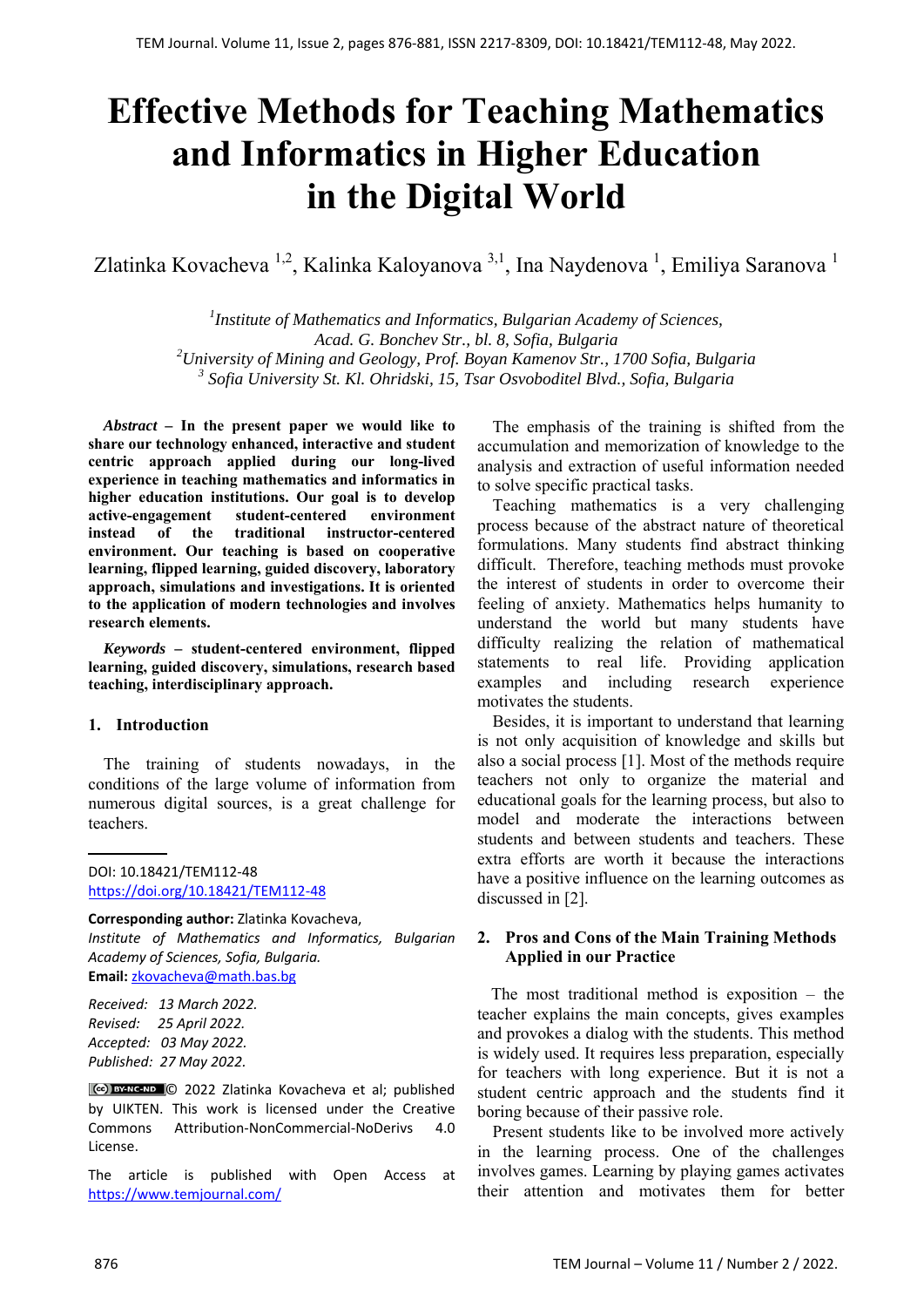understanding and retention. Games are effective tools for simulation of real world problems. There are many web resources such as Kahoot, Quizlet, Socrative, etc. which can be used for organizing games. But compiling materials for organizing games is a time consuming process and sometimes it is difficult to control the students and prevent the noise. Unfortunately, this approach is not suitable to all topics of the syllabus and it should be applied precisely and with measure.

 Playing games combines well with the method of co-operative learning – students work in groups, discussing the solutions to the problems. This method encourages the team work and social interaction. The role of the teacher is changing from leader to facilitator and initiator. This method develops a sense of responsibility to other members of the group and contributes to the concentration and realization of the full potential of students. It is successfully applied for the tutorials. The main disadvantage of the method is the difficult management of all groups simultaneously.

From our experience, мany students prefer group learning because of the opportunity to participate more actively in the learning process, to express their opinions without worries and to compare their assimilation of the material with the other participants in the group. The competition between the groups motivates the students to develop their full potential and to feel satisfied with their efforts.

During the online education, working in groups is facilitated by the set of mobile applications, as Viber, WhatsApp, Kahoot, etc., that can be used for tutorials, homework or course projects.

One of the most provocative teaching methods is guided discovery. It is opposite to the exposition method and matches the category of synthesis of the Bloom's taxonomy [3]. The learners are not given the rule or generalization. On the base of series of examples or particular situations, the students have to discover the generalized rule. For example, teaching derivatives or integrals of polynomials, the teacher can show the derivatives or integrals of some polynomials and the students discover the rule themselves. Self-discovery of the generalized rule leads to its more permanent memorization and application. Sometimes the students find difficulties which can lead to frustration. In such case, the teacher has to assist and guide them, directing them to the right answer.

One form of discovery is investigation. Applying this method, the students define the problems, set the procedures and try to solve them. Investigation is time consuming and it is very good for home works, course works or group projects. Sometimes, more than one solution are correct. This provides an opportunity to develop students' creative abilities and leads to improving their adaptive capabilities. Such an approach requires a high degree of teachers' efforts but makes the teaching process very effective and applicable to the real life. This method highly motivates the students and leads to their satisfaction. They develop their own spirit of inquiry. Investigation is oriented to the highest level of the Bloom's taxonomy pyramid - "Create – produce new or original work". It can be combined with the method of co-operative learning.

The Laboratory approach or "learning by doing" is used to build readiness for the development of more abstract concepts. For example, teaching theoretical concepts of mathematics, combined with laboratory experience of numerical methods and programming or physical experiments illustrates the material taught and makes it more accessible to students. In the field of informatics, the approach of "learning by doing" is very well accepted by the students, but there is a certain risk of applying ready-made templates in solving specific tasks without fully understanding the concepts behind the solution applied.

The method of simulations provides a reconstruction of a situation or series of events that may happen. A simulation requires each student to make decisions based on previous training and available information. It is a student-centered approach to learning. Very often this method is combined with the co-operative learning and relates mathematics to "real life situations". Unfortunately, like playing games, this method is not applicable to all topics of the subject. It is time consuming for the teacher and may provoke more than permissible emotions and noise among the students but the advantages are more than the limitations.

We can summarize the application of the presented methods from the revised Bloom's taxonomy point of view in Table 1.

| <b>Teaching method</b> | <b>Bloom's Taxonomy level</b> |
|------------------------|-------------------------------|
| Exposition             | Remembering                   |
|                        | Understanding                 |
| Playing games          | Understanding                 |
|                        | Applying                      |
| Co-operative learning  | Understanding                 |
|                        | Applying                      |
| Guided discovery       | Analysing                     |
|                        | Synthesis                     |
| Investigation          | Analysing                     |
|                        | Evaluating                    |
|                        | Creating                      |
| Laboratory approach    | Analysing                     |
|                        | Evaluating                    |
|                        | Creating                      |
| Simulations            | Analysing                     |
|                        | Evaluating                    |
|                        | Creating                      |

*Table 1. Teaching methods/ Bloom's taxonomy*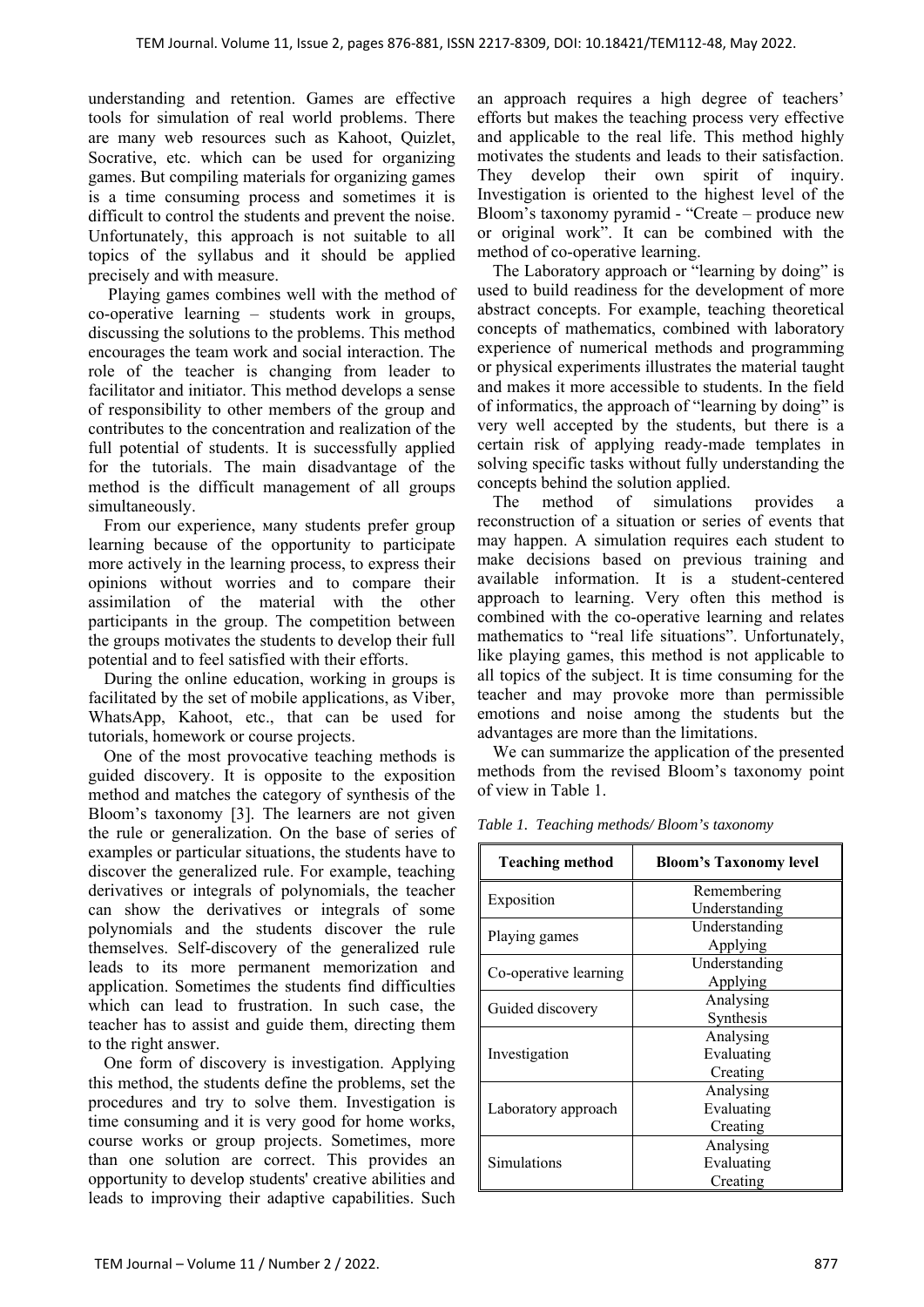# **3. Some Innovative Approaches to the Teachinglearning Process**

#### *3.1. Linking Research into Teaching*

The knowledge of mathematics and informatics is useful and motivates students when it can be applied to particular situations in practice. Linking research into teaching enhances the following important graduate attributes: critical understanding, awareness of the provisional nature of knowledge; ability to identify the problems/issues and evaluate and apply evidence based solutions. Students highly appreciate home works and course projects which involve research elements. They feel themselves as cocreators of knowledge and build their own worldview through experience.

The research experience of the lecturer plays a key role in the successful implementation of this approach. Our long research experience in the fields of mathematics and informatics is a prerequisite for generating ideas in this direction.

For master, PhD students and young researchers, real tasks are very useful because they usually need methods on different levels, e.g., conceptual, mathematical, informatical, numerical, and computer modelling, data analyses and visualization. Sometimes the method for choosing a suitable conceptual method is an important part of the education by investigation and may lead to research papers [4].

Integrating research and teaching prepares the students to develop strategies, techniques and tools needed to solve complex and difficult reallife problems [5], [6]. Students feel themselves engaged in the process of discovering new knowledge and solutions and this motivates them to perceive learning as an interesting, challenging and useful activity.

This approach encourages students not only to solve the existing problems but also to create ideas and other problems which need solutions. The role of the teacher in this process is to guide, provoke, encourage, and distinguish the right from the wrong solution.

Integrating research and teaching is a step to convert the universities to the knowledge-building communities where academics and students work in partnership to generate and disseminate knowledge. In these communities, communication is built on the basis of dialogue and discussion, conducted and led by the teachers.

### *3.2.Flipped Learning*

To achieve the long-term goal of creating knowledge-building communities, it is necessary to start with the active participation of students in the learning process. They should be given small tasks which they can perform easily and willingly. The independent participation of students in the learning process can be carried out by the method of flipped learning - a student-centric pedagogy in which lecture is moved to the online environment and class time is spent engaging in active learning experiences [7]. We provide students with materials - articles, lectures, video tutorials, etc. on which they prepare to understand the new topic of the syllabus and during the class meeting the topic is discussed and specific tasks are solved. In this way, the students are more actively engaged in the learning process and they take their learning responsibilities more seriously.

Flipped learning has many advantages: it creates dynamic and interactive learning environment, develops students' creativity and engagement, gives them more control over their education. But there are also disadvantages: self-preparation takes more time for students and creates difficulties for slow learners. Also, it is possible to miss understanding some important topics of the educational content. The preparation of the learning materials is a time consuming and difficult task. The teacher must carefully choose the material and present it in a clear and understandable form. Its volume should not be too large to avoid overwhelming students.

One of the main problems of teaching mathematics or informatics is the need to remind students of definitions, concepts, rules and syntaxes they have studied before. For this reason, it is necessary to add reference materials containing such information.

At a more advanced stage, when students have understood the usefulness and effectiveness of this approach, they are given more challenging tasks, such as finding and preparing the necessary materials for the topic. In this case, the teacher and the students change their roles initially. Individually or in groups, they can prepare a presentation of the lesson. The teacher and the other students ask questions and provoke discussions. The role of the teacher is to focus the students' attention at the most important points and to explain in details the most difficult topics in such a way that they can be understood even by slow learners.

From our experience, some students like to prepare themselves videos where they explain the lesson. As the students are familiar with the advanced technologies they accept and perform such tasks with pleasure. The learning process is optimized when students take a leading role.

### *3.3.Blended Learning*

Blended learning is a pedagogical or educational approach that combines traditional teaching methods,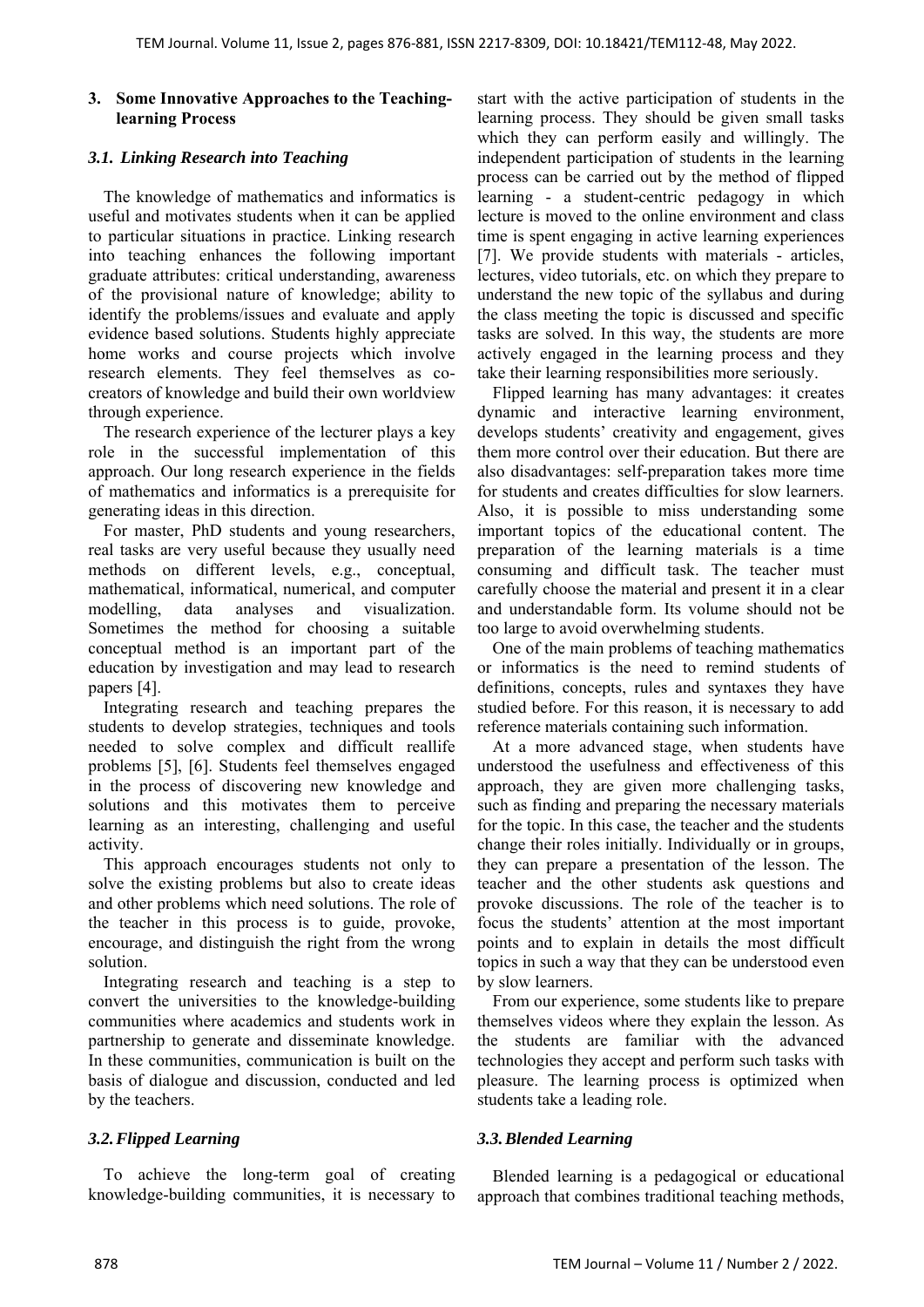such as in a classroom setting, with e-learning technology, such as online courses, lectures, presentations, quizzes, games, etc. [8]. It is a hybrid method which integrates technology and digital media with traditional lecturer-led classroom teaching.

Blended learning has many advantages as: flexibility and personalization in creating course modules, interactive simulations, students' engagement, independence of geographical constraints, etc. But it requires high skills in elearning of teachers and students and significant investment in technology resources.

From our experience, some students prefer to learn by reading, others prefer learning by doing. Blending learning provides different approaches: co-operative learning, playing games, online quizzes, etc. Unfortunately, there is a lack of access to educational technologies for many students but the increasing of open educational resources leads to significant cost reduction.

Over the last decade, there have been at least five meta-analyses that have addressed the impact of blended learning environments and its relationship to learning effectiveness. These studies have found small to moderate positive effect sizes in favor of blended learning when compared to fully online or traditional face-to-face environments [9].

Both, flipped learning and blended learning provide an effective way to present the course materials, engaging students, which is very effective in critical cases as pandemic situations, natural disasters, etc.

# **4. Application of Technology to the Teaching Process**

Technology is a key factor for the effective teaching and learning process. The dynamic development of modern knowledge places the emphasis in the training on the development of abilities for adaptation and continuous acquisition of new knowledge and skills. In the presence of a huge amount of information from many sources, it is essential that students have the ability to find the most appropriate information to solve a specific practical problem. The role of the teacher in this process is changing from provider to facilitator.

There are at least five hierarchical levels at which technologies may be used: presentation, demonstration, drill and practice, interaction, and collaboration. The potential for interactive and collaborative learning can be best achieved by networked computers and connectivity to the World Wide Web [10]. Online educational frameworks can be used even for performing exams and quizzes [11].

The main goal of education nowadays is to create habits and skills in students to self-study throughout their lives. Familiarity with advanced technology creates prerequisites for lifelong learning. Also, online education is a good alternative in emerging situations [12].

The application of a variety of ICT tools enhances the students' learning experience as well as their IT skills [13]. It has a positive influence even on teachers. The modern textbooks should be digital books, containing many references to other electronic resources.

Teaching mathematics needs to use MATLAB, MAPLE, Scilab or other products, designed to connect the theoretical mathematical concepts with the solutions of specific applied problems. For example, evaluating integrals or solving differential equations is easier using such packages.

Using Concept Maps [14] we present the information visually – by charts, graphic organizers, tables, flowcharts, Venn Diagrams, etc. Concept Maps help also to analyze and compare the information. For example, the similarity and differences between two ideas can be visualized by two intersected circles. To create visual concept maps we are using applications like Mindomo, TheBrain and Miro.

Kialo Edu [15] is a very good tool for discussions and teaching critical thinking. This is a collaborative platform, encouraging students to work together and exchange their ideas and opinion. In this way, they can demonstrate their knowledge and develop critical reasoning skills.

Go Animate is a software, available online, which provides the opportunity to include animated objects in the lesson presentation. Animation breaks the monotony and boosts students' enthusiasm to learn. In mathematics and informatics regular revision is essential for deeper understanding but repeating the main rules using the same methodology is monotonous and ineffective. The important learning outcomes of any topic of the syllabus can be recreated in an animation format at the end of the lesson. Animated characters increase students' interest. They can present a dialog between a teacher and students. It is more effective when the students' voices are involved in the record. Learners enjoy interactive learning through cartoon teaching since it is efficient, effective and flexible. It facilitates the comprehension of abstract concepts and assures a more meaningful and permanent learning [16].

Today's students in higher education belong to the so-called Generation Z who was born into integrated and globally connected world through the Internet. This generation uses social media and mobile devices before going to school. They are kinaesthetic, experiential, hands-on learners who prefer to learn by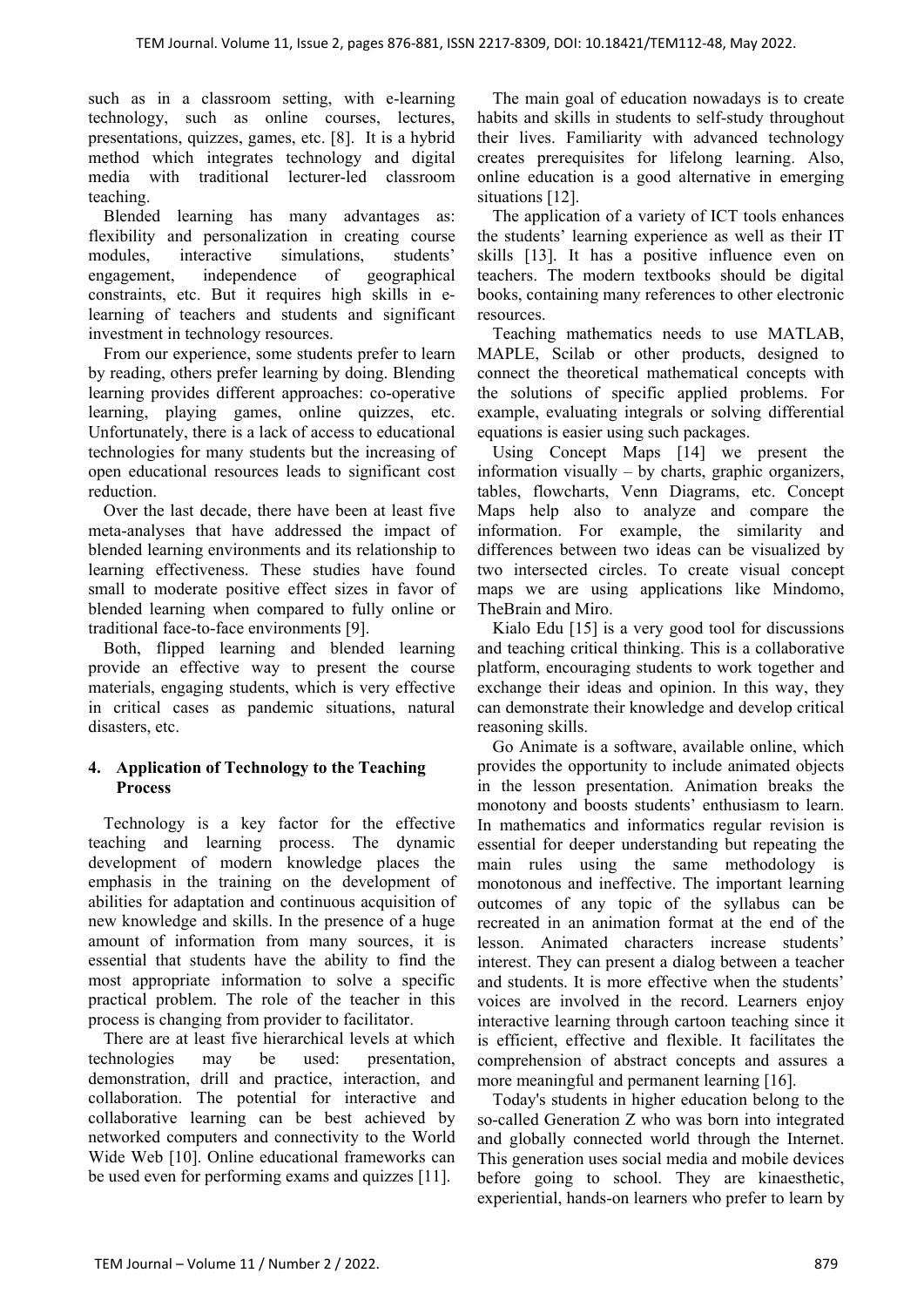doing rather than being told what to do or by reading text. Such learners prefer to solve problems and find solutions themselves. Their gaming experience leads to challenge-based learning. Their creativity and collaboration make them more reflective and independent learners than other generations [17].

Teaching and learning nowadays is based on cloud computing, mobile technology and virtual reality. There are many cloud-based tools which facilitate teaching process – Open Educational Resources (OER), Massive Open Online Courses (MOOC), Google Apps, You Tube, Drop box, etc. [18]. Massive Open Online Courses are free of charge and became widely used academic platforms. The enrolled participant can exchange their opinions and ideas in the existing forums, developing creative and critical thinking.

Virtual reality uses tools as VR goggles which provide an artificial environment using sounds, 3D images, creating an impression of immersing in a non-physical world. There is an opinion that virtual reality will replace the traditional classroom learning environment [19].

Another important technology used in education nowadays is augmented reality. It allows an addition of digital content to printed materials or objects. The students can scan an object using for example tablet and they will see the digital content. The digital content can be a link to a website, a video, a 3D model or other digital information [20].

Teachers nowadays have to consider the student's interest in the digital world and must connect the process of education to this world. Students appreciate mobile technologies because of their flexibility of time and locations. The mobile technologies provide downloading, uploading and online working via wireless or mobile networks. The main platforms for such connectivity include smart phones, PDAs, MP3/MP4 players, tablets, mini notebooks, gaming devices, etc. [21]. They are accessible and easy to use by students.

### **5. Conclusion**

In this paper, we have presented some theoretical concepts and empirical findings about methods of teaching mathematics in higher education, which we consider as most effective, on the base of our long experience. We focused at students-centered methods, based on the latest technologies. The main goal of teaching nowadays is to provoke the analytical, critical and creative thinking and develop skills of life-long studying. Our students have to be prepared to meet the challenges of the rapid development of technologies in the digital world. To achieve this goal, it is necessary to apply a combination of the presented methods. The teachers'

responsibility is to choose the proper combination of methods which is most suitable for their students. This is a very challenging task that has to be performed with the active participation and the feedback of the students.

#### **Acknowledgements**

*This research is supported by the project BG05M2OP001-1.001-0004 "Universities for Science, Informatics and Technologies in the e-Society (UNITe)".* 

### **References**

- [1]. Hodges, C. B., Moore, S., Lockee, B. B., Trust, T., & Bond, M. A. (2020). The difference between emergency remote teaching and online learning. *EDUCAUSE Review*
- [2]. Bernard, R. M., Abrami, P. C., Borokhovski, E., Wade, C. A., Tamim, R. M., Surkes, M. A., & Bethel, E. C. (2009). A meta-analysis of three types of interaction treatments in distance education. *Review of Educational research*, *79*(3), 1243-1289.
- [3]. Anderson, L. W., Krathwohl, D. R., Airasian P.W. et al. (2001). A taxonomy for learning, teaching, and assessing: A Revision of Bloom's Taxonomy of Educational Objectives, *New York: Longman*, ISBN: 080131903X
- [4]. Poryazov, S., Andonov, V., & Saranova, E. (2021). Methods for Modelling of Overall Telecommunication Systems. In *Research in Computer Science in the Bulgarian Academy of Sciences* (pp. 325-361). Springer, Cham.
- [5]. Skelton, A., (2007). International Perspectives on Teaching Excellence in Higher Education*, Published by Routledge, 2 Park Square, Milton Park, Abingdon, Oxon, OXI4 4RN*, ISBN10:0-415-40362-6 (hbk), ISBN10: 0-203-93937-9 (ebk)
- [6]. Healey, M., & Jenkins, A. (2009). Linking disciplinebased research and teaching through mainstreaming undergraduate research and inquiry. *Higher Education*, *47*, 1-66.
- [7]. Roehling, P. V. (2018). Introduction to Flipped Learning. In *Flipping the College Classroom* (pp. 1- 14). Palgrave Pivot, Cham. DOI: 10.1007/978-3-319-69392-7\_1
- [8]. Blended learning vs Flipped Classroom, Lambda solutions (2022). Retrieved from: https://www.lambdasolutions.net/blog/differencebetween-blended-learning-flipped-classrooms [accessed: 3 March 2022].
- [9]. Dziuban, C., Graham, C. R., Moskal, P. D., Norberg, A., & Sicilia, N. (2018). Blended learning: the new normal and emerging technologies. *International journal of educational technology in Higher education*, *15*(1), 1-16.
- [10]. Haddad, W. D., & Draxler, A. (2002). Technologies for education: Potential, parameters, and prospects. UNESCO and Academy for Educational Development.